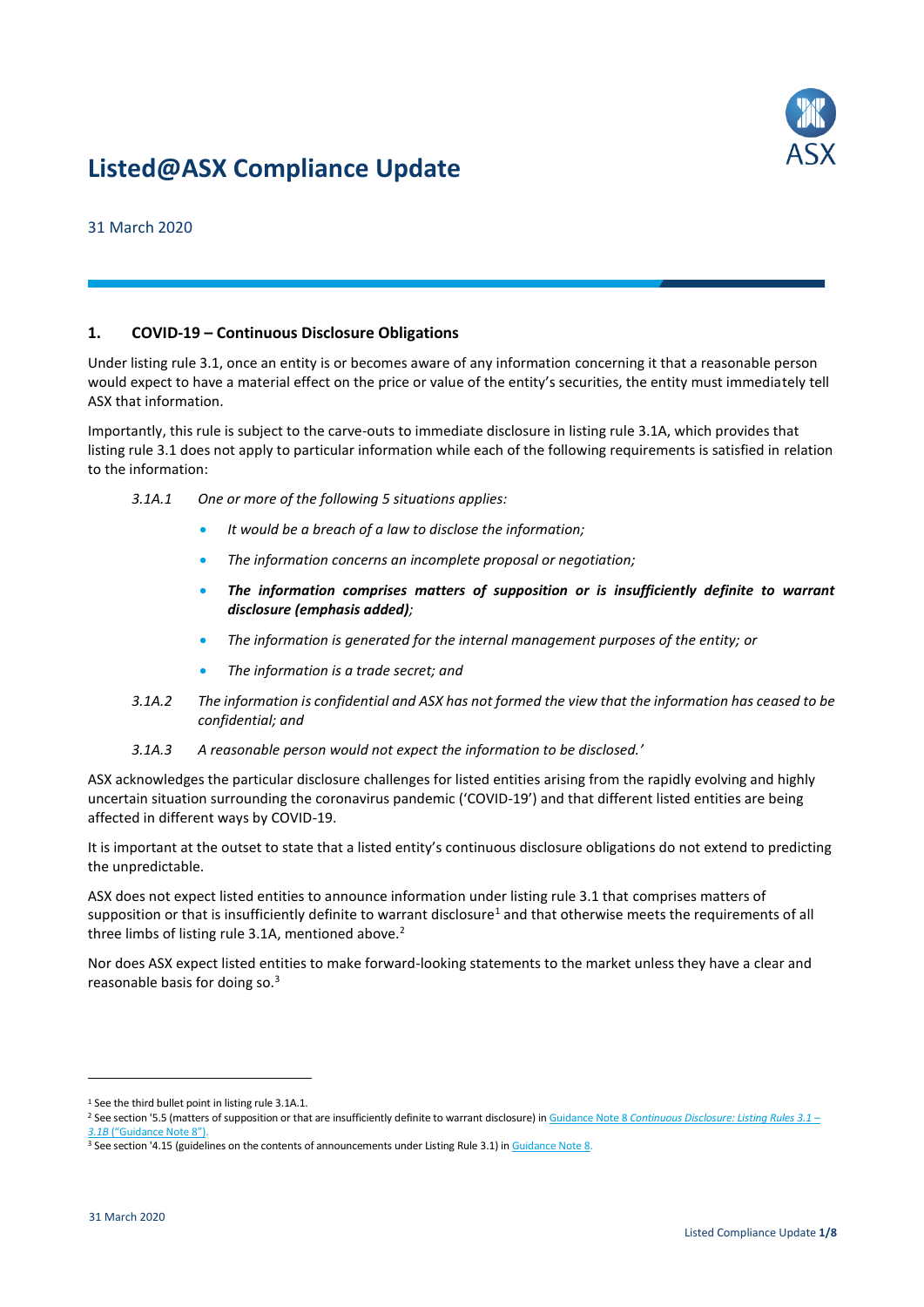ASX offers the following practical guidance on disclosure obligations:

 **Earnings guidance:** many listed entities that issued earnings guidance prior to the outbreak of COVID-19 have taken the opportunity to withdraw that guidance. That is both acceptable and understandable in the circumstances.

Entities that have not reviewed their published guidance in light of COVID-19 are strongly encouraged to do so and, if it is no longer current, to update it or, perhaps more sensibly for most entities in the current highly uncertain climate, to simply withdraw it.

Section 7 of [Guidance Note](https://www.asx.com.au/documents/rules/gn08_continuous_disclosure.pdf) 8 has further guidance on point.

- **Material operational decisions:** an entity that makes an operational decision that is likely to have a material effect on the price or value of its securities should immediately announce that decision to the market. This might include, for example, a decision to stand down a material number of employees or to close or suspend certain operations or facilities.
- **Capital raisings**: an entity that is proposing a capital raising to restore its financial position will need to announce it to the market under listing rule 3.10.3 as soon as it is committed to proceeding with the capital raising.

Section 2 of Guidance Note 30 *[Notifying an Issue of Securities and Applying for Their Quotation](https://www.asx.com.au/documents/rules/gn30_quotation_of_additional_securities.pdf)* has helpful guidance on the notification obligations relating to issues of securities.

Example C in Annexure A t[o Guidance Note](https://www.asx.com.au/documents/rules/gn08_continuous_disclosure.pdf) 8 (Worked examples of the operation of Listing Rule 3.1) also has helpful guidance on how and when to announce a capital raising.

 **Entities in financial difficulty:** a listed entity in financial difficulty is subject to the same disclosure standards under listing rule 3.1 as any other entity. If there is an adverse development affecting the financial condition or prospects of an entity that falls outside the carve-outs to immediate disclosure in listing rule 3.1A and a reasonable person would expect information about that development to have a material effect on the price or value of its securities, the listed entity must immediately disclose that information under listing rule 3.1.

For example, information that the board of a listed entity has resolved to appoint an administrator should be notified to the market immediately under listing rule 3.1. Such information does not fall within any of the categories of information protected from immediate disclosure under listing rule 3.1A.1 and a reasonable person would expect it to have a material effect on the price or value of the entity's securities.

Similarly, information that a major lender to the listed entity has declared an event of default and called for the immediate repayment of the outstanding balance of its loan, causing the entity to become insolvent, should also be notified to the market immediately under listing rule 3.1.

Section 5.10 of [Guidance Note](https://www.asx.com.au/documents/rules/gn08_continuous_disclosure.pdf) 8 (Entities in financial difficulties) has further guidance on point.

- **Decisions not to pay a dividend or distribution:** Under listing rule 3.21(b), a listed entity must notify ASX immediately if it makes a decision not to pay a dividend or distribution on a quoted security in respect of a period if it has:
	- o previously announced an intention to pay a dividend or distribution for that period; or
	- $\circ$  paid a dividend or distribution in respect of the prior corresponding period.

An entity that decides to cancel a dividend that it has already determined to pay should immediately announce that fact to the market under listing rule 3.1. The announcement should explain the legal basis for the cancellation (including confirming that the cancellation is authorised by the entity's constitution, where that is a legal requirement).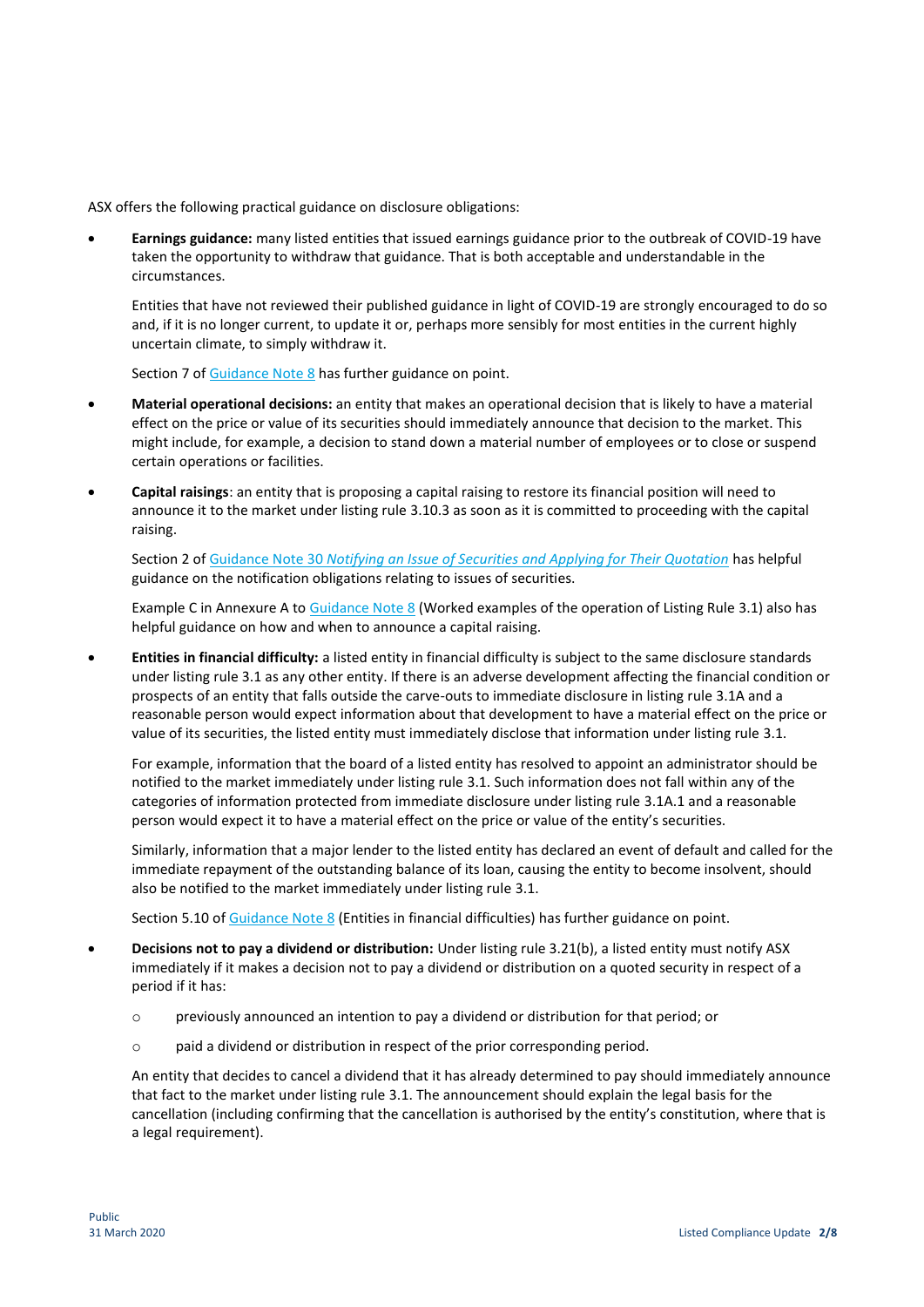**Trading halts and voluntary suspensions:** ASX reminds listed entities that if the market is or will be trading at any time after an entity first becomes obliged to give market sensitive information to ASX under listing rule 3.1 and before it can give an announcement with that information to ASX for release to the market, the entity should consider carefully whether it is appropriate to request a trading halt or a voluntary suspension.

Please refer to Guidance Note 16 *[Trading Halts and Voluntary Suspensions](https://www.asx.com.au/documents/rules/gn16_trading_halts.pdf)* for further guidance.

## **2. The requirement for market announcements to be given to ASX first**

ASX reminds entities of the importance of observing the requirements of listing rule 15.7 and not releasing information that is for release to the market to anyone else, unless and until it has been given to ASX and has been released by ASX to the market.

Beyond this general reminder, ASX confirms that the application of listing rule 15.7 does not prevent a listed entity from communicating with its employees, customers or suppliers important information relevant to those parties relating to COVID-19, including information about business closures, working from home arrangements and so on.

## **3. Temporary emergency capital raising relief**

Recognising that many listed entities will need to raise capital urgently to sustain them as the effects of the COVID-19 pandemic become apparent, ASX is proposing to implement the temporary emergency capital raising measures described below to help facilitate capital raisings in the short term.

These temporary emergency measures will be implemented by way of class order waivers ("**Class Waivers**") under listing rule 18.1.

The Class Waivers will expire on 31 July 2020 unless ASX otherwise decides to remove or extend them.

ASX will keep these measures under review and may alter or replace them if they are not having the desired effect on capital raisings.

## **Back-to-back trading halts**

ASX will permit an entity to request two consecutive trading halts, allowing it a total of up to 4 trading days in halt to consider, plan for and execute a capital raising.<sup>4</sup>

Entities simply need to make it clear in their request for a trading halt that they are seeking two consecutive back-to-back halts of two days each for the purpose of considering a capital raising.<sup>5</sup>

# **A temporary uplift in the 15% placement capacity in rule 7.1 to 25% ("Temporary Extra Placement Capacity"), subject to there being a follow-on accelerated pro rata entitlement offer or SPP offer**

Under this Class Waiver, ASX will lift the 15% limit on placements in listing rule 7.1 to 25%, conditional on entities that avail themselves of the Temporary Extra Placement Capacity either making a follow-on pro rata entitlement offer under exceptions 1, 2 and/or 3 of listing rule 7.2 or a follow-on offer to retail investors under an SPP, in each case at the same or a lower price than the placement price.

The effect of these conditions is to ensure that all security holders, including in particular retail security holders, are offered the opportunity to participate in the capital raising at the same or a lower price than security holders participating in the placement.

**.** 

<sup>4</sup> If the entity is not able to complete its capital raising within those 4 trading days, the entity may need to request a voluntary suspension to afford it the time to complete the capital raising.

<sup>&</sup>lt;sup>5</sup> To avoid doubt, back-to-back trading halts will not be permitted for other purposes.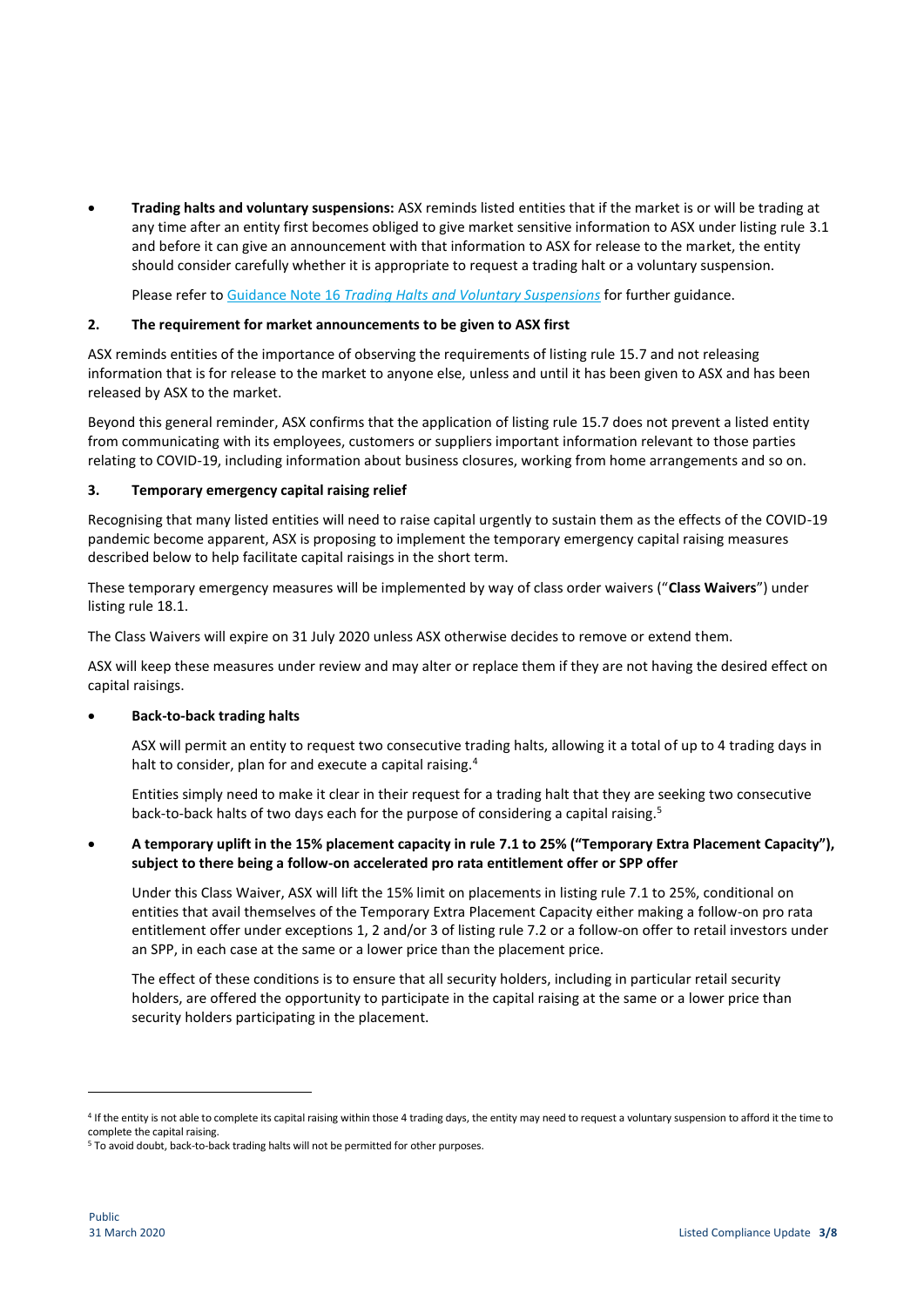This is a one-off measure. Once utilised, the Temporary Extra Placement Capacity will not be able to be ratified or replenished under listing rule 7.1 or 7.4. Listing rules 7.1 and 7.4 will revert to operate as they normally do.

The Class Waiver will permit listed entities to do one placement only under the Temporary Extra Placement Capacity. The placement must be of fully paid ordinary securities.

Entities that wish to do more than one placement using their Temporary Extra Placement Capacity or to issue something other than fully paid ordinary securities will need to approach ASX for an individual waiver to permit this.

For the avoidance of doubt, eligible entities that already have the extra 10% placement capacity under rule 7.1A will be able to elect to use their existing rule 7.1A capacity or the extra 10% placement capacity available under the Temporary Extra Placement Capacity, but not both.

Entities that have in the preceding 12 months already used up part of their existing 15% placement capacity under listing rule 7.1 or, if they are eligible for it, their existing extra 10% placement capacity under listing rule 7.1A, will need to deduct that when calculating their remaining Temporary Extra Placement Capacity.

An entity that elects to do a placement with a follow-on accelerated pro rata entitlement offer will qualify for the normal "supersize" waiver ASX grants where an entity is contemplating a placement followed by a pro rata entitlement offer.<sup>6</sup> The supersize waiver will be included in the Class Waiver and listed entities will not need to apply separately to ASX to get the benefit of this waiver.

An entity that elects to do a placement with a follow-on SPP offer should note that the exception for SPPs in exception 5 of listing rule 7.2 currently is only available once in any 12 month period<sup>7</sup> and then only if:

- $\circ$  the number of securities to be issued is not greater than 30% of the number of fully paid ordinary securities already on issue; and
- o the issue price of the securities is at least 80% of the volume weighted average market price for securities in that class, calculated over the last 5 days on which sales in the securities were recorded, either before the day on which the issue was announced or before the day on which the issue was made.

ASX will waive these requirements in the Class Waiver and substitute instead a requirement that the follow-on SPP offer must occur at a price equal to or lower than the placement price.

If there is a limit on the amount to be raised under the SPP offer, the entity must disclose any scale back arrangements and use its best endeavours to ensure that SPP offer participants have a reasonable opportunity to participate equitably in the overall capital raising. Any scale-back arrangements will be required to be pro rata to all participants.

Finally, ASX recognises that some listed entities may not be able to secure additional capital either by way of a placement or a pro rata entitlement offer. To maximise their flexibility to raise as much capital as they can under an SPP offer, the Class Waiver will remove the usual constraints for SPPs in exception 5 of listing rule 7.2 mentioned above, allowing the SPP offer to be made at any price determined by the board. Again any scale back arrangements will be required to be undertaken on a pro rata basis.

A copy of the Class Waiver for this relief is available [here.](https://www2.asx.com.au/content/dam/asx/about/final-asx-class-waiver-listing-rule-7-1.pdf)

1

<sup>6</sup> See the third standard waiver set out in the Annexure to Guidance Note 17 *[Waivers and In-Principle Advice](https://www.asx.com.au/documents/rules/gn17_waivers.pdf)*.

<sup>7</sup> An entity that has already undertaken an SPP offer in the preceding 12 month period may need to approach ASIC for relief under ASIC Corporations (Share and Interest Purchase Plans) Instrument 2019/547 to allow it to offer more than the maximum \$30,000 entitlement normally available to individual security holders over a 12 month period.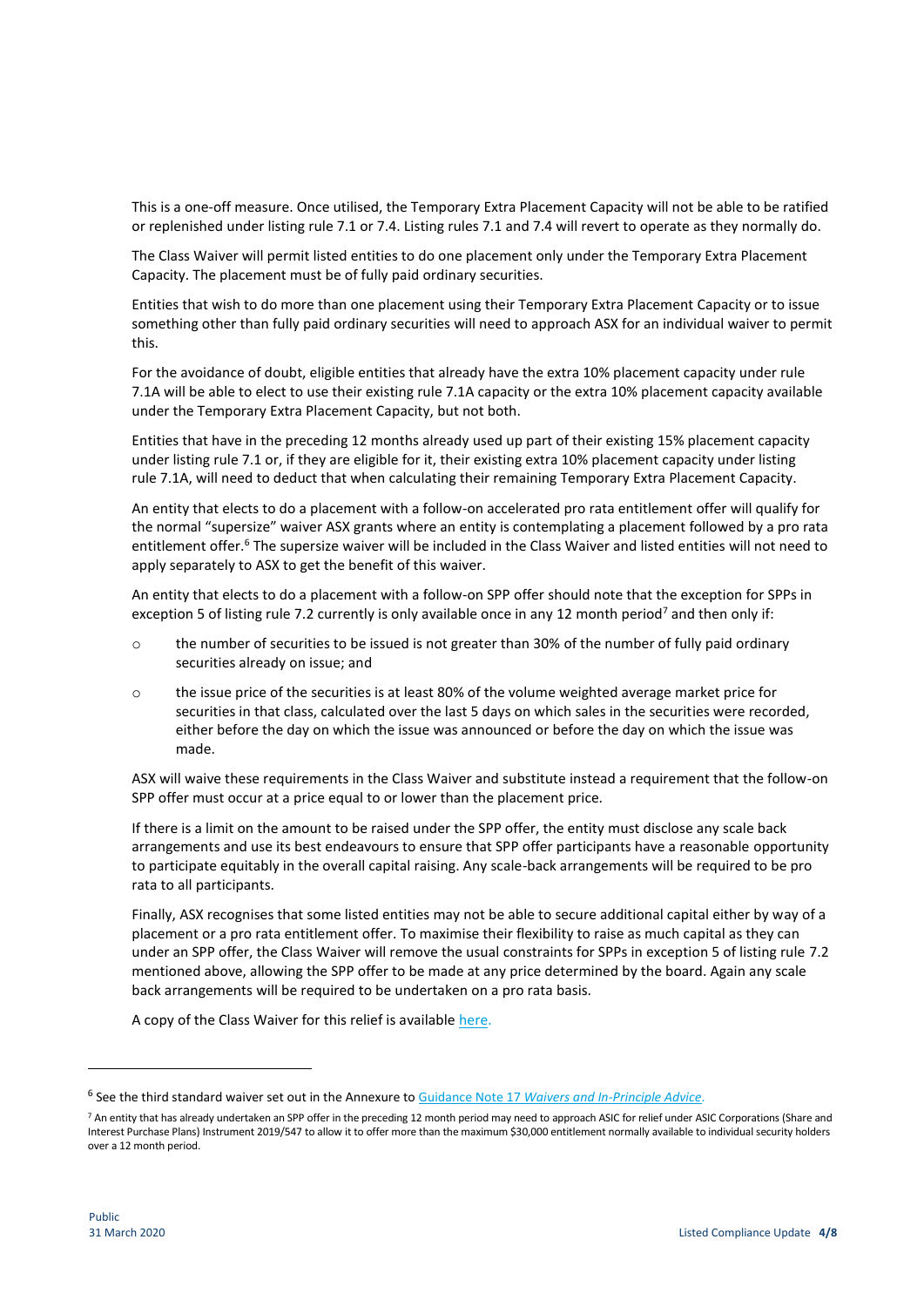# **A temporary waiver of the one-for-one cap on non-renounceable entitlement offers in listing rule 7.11.3**

This Class Waiver will apply both to accelerated non-renounceable entitlement offers (ANREOs) and standard non-renounceable rights issues. ASX is not proposing a replacement cap for non-renounceable entitlement offers at this stage. Listed entities are expected to choose a ratio for their non-renounceable entitlement offer that meets their capital raising needs and that is fair and reasonable in the circumstances (see section 4 below).

A copy of the Class Waiver for this relief is available [here.](https://www2.asx.com.au/content/dam/asx/about/final-asx-class-waiver-listing-rule-7-11-3.pdf)

ASX will review the temporary emergency arrangements above with industry participants closer to 31 July 2020 to determine whether they need to be modified or extended.

Listed entities should note that listing rules 10.11 and 10.12 will continue to apply, as they normally do, to capital raisings involving related parties and the other parties named or described in listing rules 10.11.1 to 10.11.5.

# **4. ASIC and ASX guidance on fair treatment in capital raisings**

ASX notes the guidance given by ASIC in it[s Market Integrity Update -](https://asic.gov.au/about-asic/corporate-publications/newsletters/market-integrity-update/market-integrity-update-covid-19-special-issue-31-march-2020/) COVID-19 Special Issue – 31 March 2020. This clearly sets out ASIC's expectations that, when deciding on the timing and structuring of any capital raising, directors of listed entities must continue to act in the best interests of the entity. This requires directors to balance a range of considerations, such as the need for quick and certain capital, and the cost to and possible dilution of existing security holders.

ASX shares these expectations and may withdraw the benefit of a Class Waiver in any particular case if ASX considers it is being abused by a listed entity or that a listed entity is otherwise acting unfairly or unreasonably in the circumstances.

# **5. Upcoming AGMs - ASIC 'no action' position and GIA/AIRA/LCA guidance**

On 20 March 2020, ASIC released media releas[e 20-068MR Guidelines for meeting upcoming AGM and financial](https://asic.gov.au/about-asic/news-centre/find-a-media-release/2020-releases/20-068mr-guidelines-for-meeting-upcoming-agm-and-financial-reporting-requirements/)  [reporting requirements](https://asic.gov.au/about-asic/news-centre/find-a-media-release/2020-releases/20-068mr-guidelines-for-meeting-upcoming-agm-and-financial-reporting-requirements/) and the Governance Institute of Australia and the Australian Investor Relations Association, with the assistance of the Business Law Section of the Law Council of Australia, produced some very helpful guidance o[n COVID-19 and the impact on AGMs.](https://www.governanceinstitute.com.au/media/884744/guidance_agms-and-impact-of-covid-19-final.pdf)

ASX strongly endorses and supports the advice and guidance given in these documents.

Where a listed entity has already dispatched its notice of meeting, ASX is supportive of the entity sending supplementary information to its security holders about the meeting and voting procedures electronically, via their website and the ASX market announcements platform.

## **6. Reporting relief for ASX/NZX dual-listed entities**

On 19 March 2020, the New Zealand Financial Markets Authority and NZX Regulation announced that they had granted a class waiver ("**NZX Class Waiver**") extending the deadlines for filing financial statements and annual reports for NZX listed entities with balance dates between 30 September and 31 May. Under the NZX Class Waiver, NZX listed entities will have up to an additional 30 days to prepare and release their results announcements (including preliminary interim and full year financial statements), and up to an additional two months to prepare and release their annual reports. Further details are available via the [NZX Regulation Issuer Update: COVID-19 class relief.](http://nzx-prod-s7fsd7f98s.s3-website-ap-southeast-2.amazonaws.com/attachments/NZXR/350265/319169.pdf)

Dual listed ASX/NZX entities admitted to ASX as Foreign Exempt Listings are not subject to the ASX reporting requirements in chapter 4 of the ASX listing rules and simply lodge with ASX whatever documents they are required to lodge with the NZX. They automatically qualify for the extension to their filing deadlines under the NZX Class Waiver without needing to do anything under the ASX listing rules.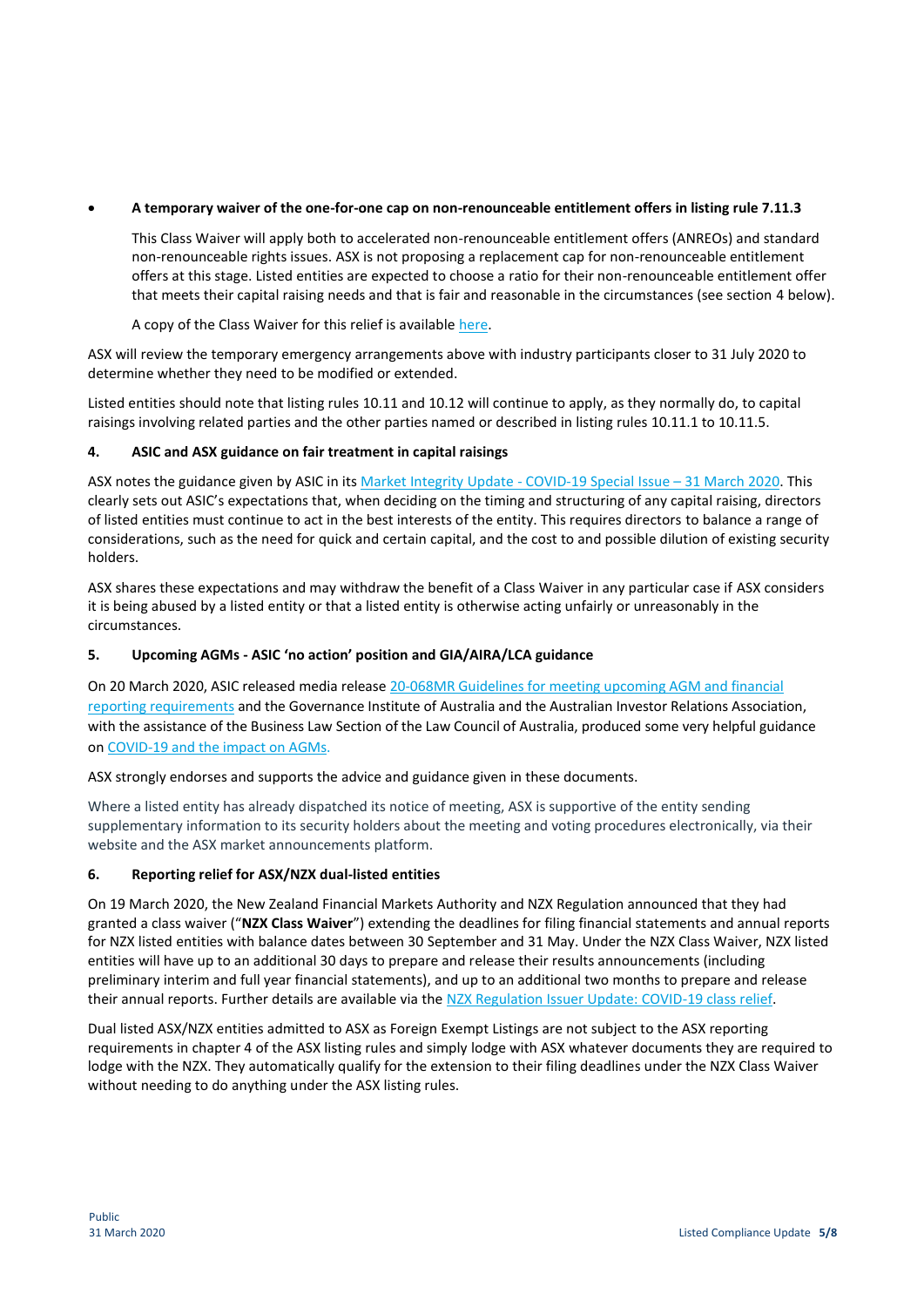Dual listed ASX/NZX entities admitted to ASX as standard ASX Listings are ordinarily subject to the ASX reporting requirements and deadlines in chapter 4 of the ASX Listing rules. To facilitate the operation of the NZX Class Waiver, ASX has granted an equivalent class waiver under listing rule 18.1 to dual listed ASX/NZX entities incorporated in New Zealand and admitted to ASX as a standard ASX Listing, extending the reporting deadlines in chapter 4 to the substituted deadlines provided in the NZX Class Waiver. A copy of the ASX Class Waiver is availabl[e here.](https://www2.asx.com.au/content/dam/asx/about/final-nzx-class-waiver.pdf)

# **7. Reporting relief for other listed entities with a 30 September, 31 December or 31 March balance date**

ASX has yet to discern any major call from listed entities with a 30 September, 31 December or 31 March balance date requesting an extension to the deadlines for filing their financial statements for the half year (in the case of 30 September balancers) or for the full year (in the case of 31 December or 31 March balancers) under chapter 4 of the listing rules.

Any such requests will be looked at by ASX on a case-by-case basis and will generally only be granted where there has been an unavoidable delay in having financial statements audited or reviewed.

ASX may agree to grant a listed entity with a 30 September, 31 December or 31 March balance date a short extension of the deadline for filing its reviewed half yearly or audited annual financial statements where:

- ASIC (or the equivalent corporate regulator for overseas companies) has agreed to grant the entity an extension to the relevant reporting deadline under the Corporations Act (or overseas equivalent legislation);
- The entity's auditor has confirmed in writing to ASX that they will not be able to complete their audit or review of the entity's financial statements by the deadline in chapter 4;
- In the case of annual financial statements, the entity has released an Appendix 4E (Preliminary Final Report) with unaudited financial results for the financial year; and
- In the case of half yearly financial statements, the entity has released unaudited and unreviewed financial results for the half year.

Entities with a 30 September, 31 December or 31 March balance date not able to meet all of the conditions above will not be granted any relief from their financial reporting deadlines under chapter 4. If they fail to file their financial statements by the due date under that chapter, listing rule 17.5 will come into operation and their securities will be automatically suspended from quotation on the trading day after the date on which those financial statements were due to be lodged with ASX.

Any relief granted by ASX from the financial reporting deadlines in chapter 4 for entities with a 30 September, 31 December or 31 March balance date will be conditional on the entity:

- announcing to the market the date by which it reasonably anticipates being able to lodge its audited or reviewed financial statements with ASX (as applicable);
- confirming to the market that it is in compliance with its disclosure obligations under listing rule 3.1; and
- immediately notifying ASX if there is a material difference between its unaudited results and its audited or reviewed financial statements.

ASX will keep the situation for listed entities with a 31 May or 30 June balance date under review and engage with those listed entities and their auditors closer to their balance date to determine whether there is a need for any relief from the reporting deadlines in chapter 4 of the Listing Rules for those entities.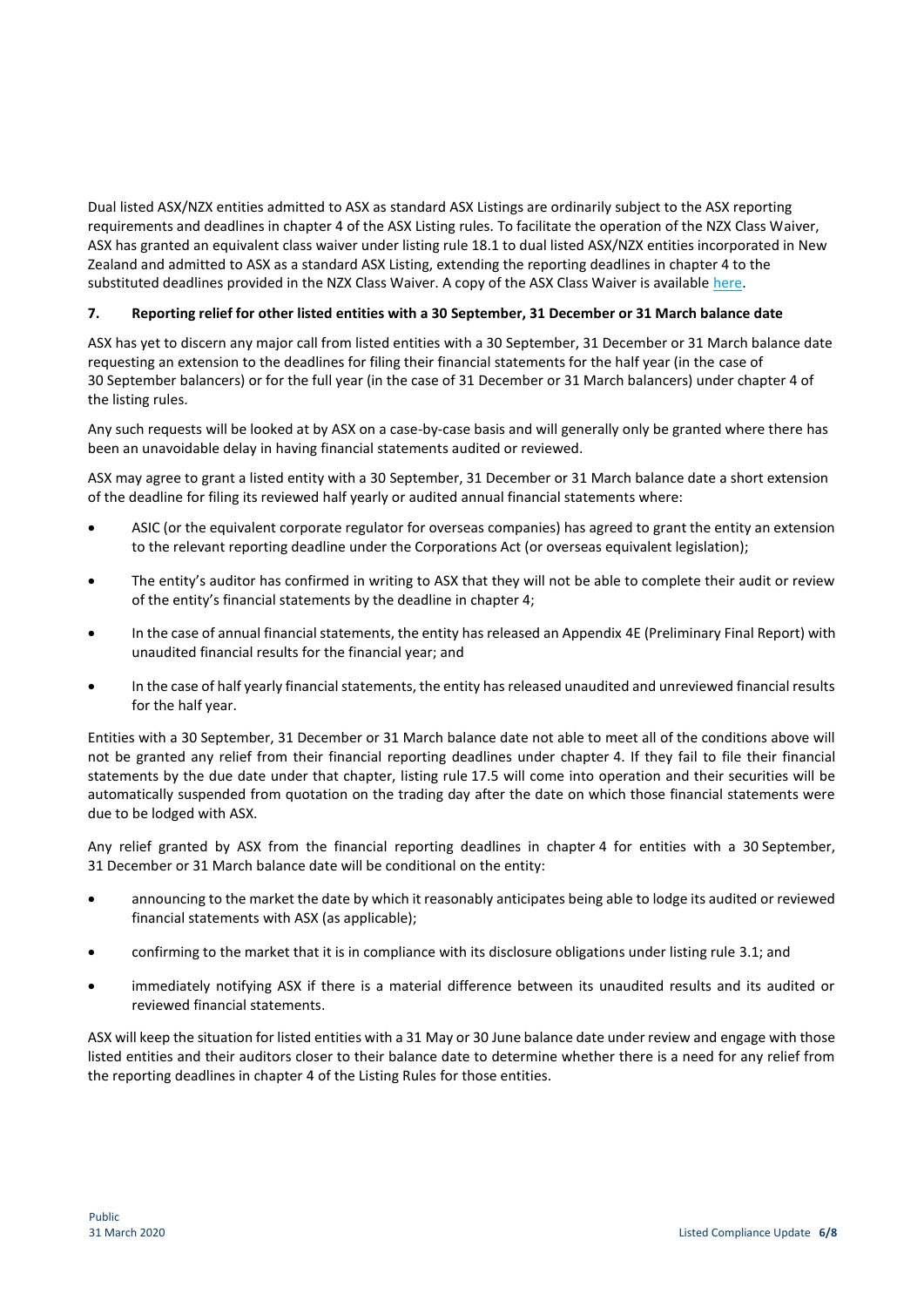## **8. Quarterly reporters**

Quarterly reporters are again reminded that they must use the new form of Appendix 4C or Appendix 5B (as applicable) published with the Listing Rule changes that came into effect on 1 December 2019 for their quarterly cash flow reports for the quarter ended 31 March 2020.

Appendix 4C filers must for the first time also lodge a quarterly activities report under listing rule 4.7C for the quarter ended 31 March 2020, along with their quarterly cash flow report. Failure to do so with result in an automatic suspension of the entity's securities under listing rule 17.5.

Please note that ASX is unlikely to agree to an extension for the filing of quarterly cash flow or quarterly activity reports, as these are not generally audited or reviewed.

## **9. Long term suspended entities**

ASX has received some approaches from market participants asking it to reconsider the changes to its long term suspended entity policy introduced on 3 February 2020. Under that policy, ASX will automatically remove from the official list:

- an entity that fails to lodge any of the documents referred to in listing rule 17.5 for a continuous period of 1 year after the deadline for lodgement of that document; and
- an entity whose securities have been suspended from quotation for a continuous period of 2 years, whichever occurs first. The removal will usually take effect from the open of trading on the first trading day after the expiration of the 1 or 2 year period referred to above.

ASX considers this policy important to maintaining the quality and integrity of the ASX market and therefore does not propose to change it or to grant any relief from it.

## **10. Misleading COVID-19 announcements**

Disturbingly, ASX has experienced a significant number of instances recently where listed entities have made announcements with potentially misleading claims around COVID-19. These include entities that don't appear to have had any prior meaningful involvement in similar activities lodging announcements claiming:

- to have found a cure or new treatment for COVID-19;
- their product kills the COVID-19 virus; or
- to have developed new forms of test kits for COVID-19.

It also includes entities claiming to be gearing up to use their manufacturing facilities to manufacture masks, gowns, thermometers, hand sanitisers and other medical necessities in short supply with little or no details.

Upon questioning by ASX, a number of these claims have not been able to be properly substantiated to ASX's satisfaction and have resulted in the entity being prevented from releasing the announcement on ASX or, where it has already been released, having to retract the announcement or to make substantial amendments to the announcement to ensure that it is accurate, complete and not misleading.

Entities are reminded of the following guidance in section 4.15 of [Guidance Note](https://www.asx.com.au/documents/rules/gn08_continuous_disclosure.pdf) 8 (Guidelines on the contents of announcements under Listing Rule 3.1):

*'Wherever possible, an announcement under Listing Rule 3.1 should contain sufficient detail for investors or their professional advisers to understand its ramifications and to assess its impact on the price or value of the entity's securities. An announcement under Listing Rule 3.1 must be accurate, complete and not misleading.'*